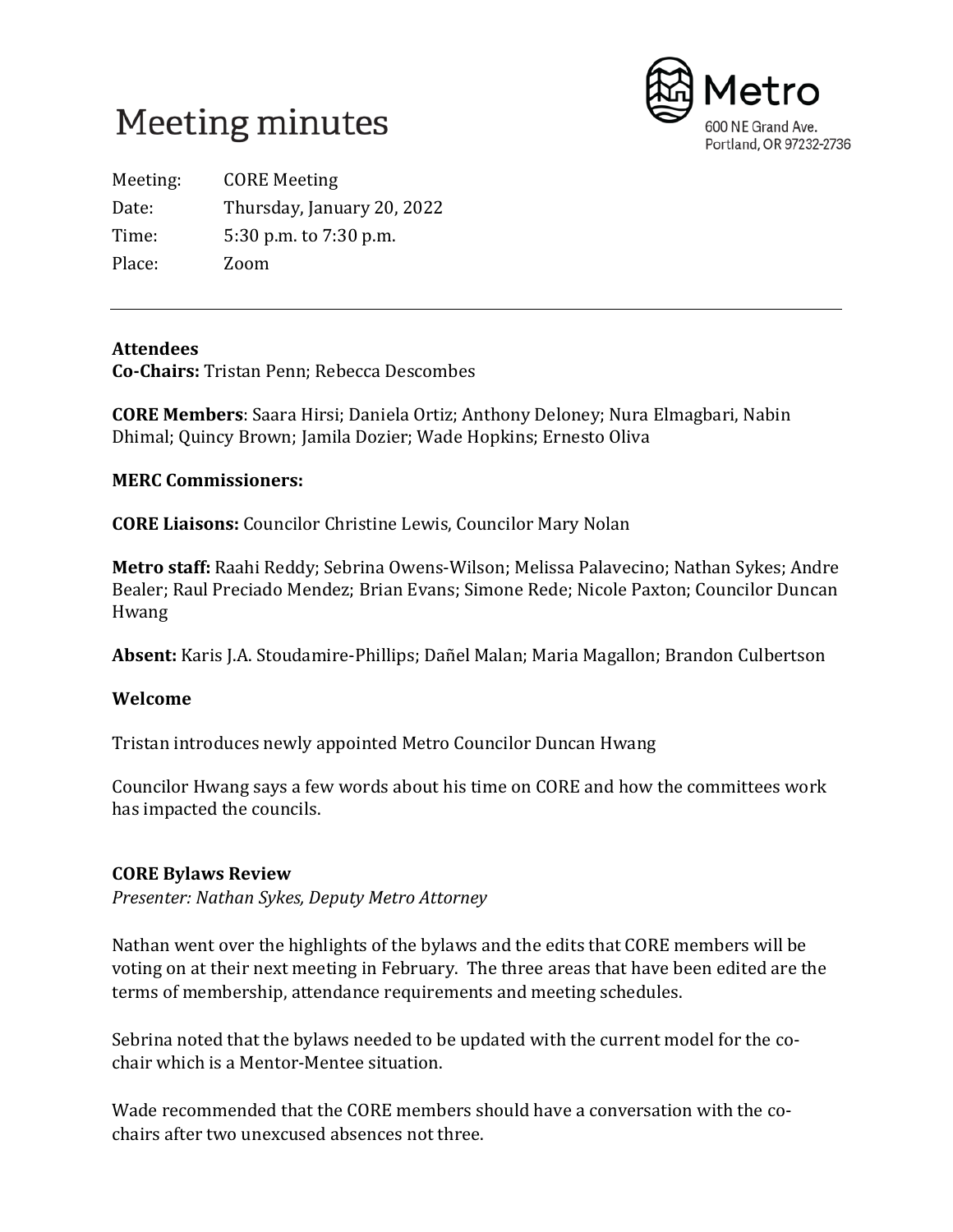Nura agreed with Wade and asked for trainings to be added to the bylaws.

Quincy agreed with Nura and added that CORE members who help Metro in other ways should be taken into consideration when members miss meetings.

Tristen asked that the type of year used when taking attendance be calcified. Is it a calendar year, school year or fiscal year?

Nabin agreed with Quincy and stated that there should be flexibility in attendance. He also suggested that when members miss a meeting they should looked over the materials and connect with co-chair or other members about what they missed at the meeting. He doesn't want to create more barriers for folks. Would really like to build a sense of community for members so that everyone can support each other and be present in the meetings even if they miss one.

Raahi clarified that there is a difference between being on CORE and being a part of other Metro committees. And that Metro staff have had this made clear to them. Volunteering for other Metro committees although appreciated is not a replacement for the CORE meeting.

Nura agreed with Raahi and stated that it was important that members respect the responsibilities they signed up for when joining the committee.

Ernesto asked to have trauma informed language and that to have clear guideline with trauma informed care.

Quincy agreed that he would like to see trauma informed care in the bylaws and that members should be asked what supports they need at the meetings.

Anthony agreed that current times have been strange and difficult and that he would like for there to be flexibility and compassion around attendance. He doesn't want for the committee to become just like the things they are trying to change within Metro.

Tristan restated what he was hearing which was that the work being done outside the meetings are important and that the work the committee is doing is also vitally important. Members should communicate if they are going to be unable to attend. Trauma informed langue should be added as well as communication.

Nura asked how the absences of members affect Metro and staff. And that she also believes it's very important to use trauma informed langue.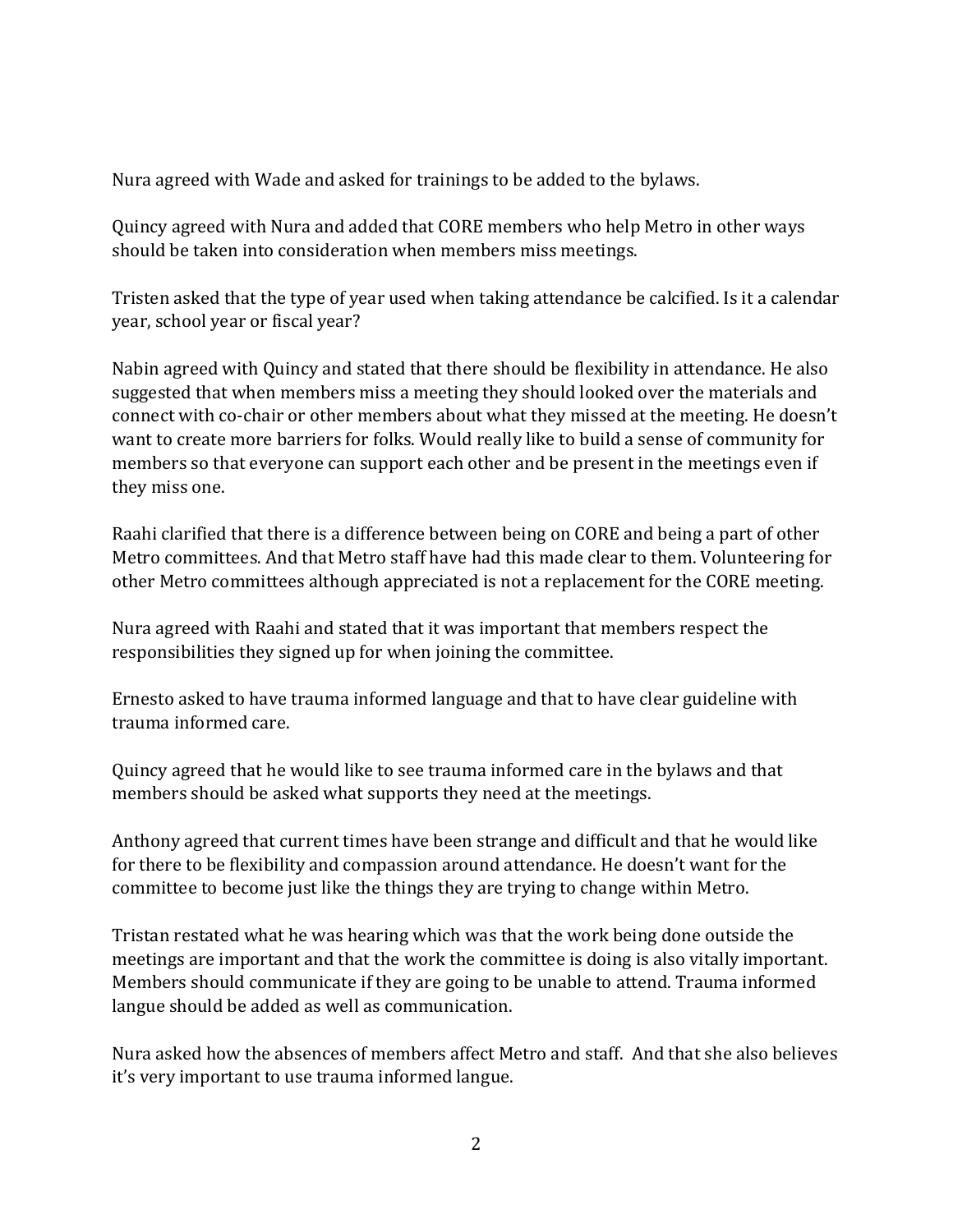Raahi thanked Nura for the question and responded that the group as a whole gets impacted, direct impacts are quorum. Providing feedback and decisions pile up because things keep getting moved. Engagement items that need to go to council for a vote are all on timelines. Raahi states that many things have been done to lower the barriers to participation because each member's contribution is highly valued. And that we the Metro DEI team is always open to hearing other ways to be inclusive but that there does need to be communication from the members about what they need. Raahi also mentioned that she and Sebrina will set up a meeting with the DEI staff and co-chairs around next steps.

Tristen agrees with Raahi's points and adds that there have been many times as a co-chair that they are concerned about members because they have been reached out to but don't respond and that raises those trauma informed responses around what could be happening with that member and if they are ok. Which becomes an emotional impact due to the worry. And ends with saying that if members can let them know what's going on or if they are not going to be able to attend a meeting that that can go a long way.

Daniela shared that the bylaws don't sound friendly to the people who are going through difficulties. When she first started attending these meetings there was dinner, and child care offered and now people are being asked to be present in the virtual world without those same resources being offered. Which is something that she feels needs to be taken into consideration because time are really different and it takes a lot to show up even virtually.

Quincy states that there is often talk about accessibility and disability opportunities and that the committee should be taking into account intellectual disabilities as well. That people with intellectual disabilities may not be able to communicate the issues they are having in the moment or may not feel comfortable doing so. Which is something that may have been easier to do in a physical setting so he feels that need to be thought about as well.

Tristan proposes that at the next co-chair meeting with Sebrina and Raahi they will look over everyone's suggestions and come up with a proposal for the bylaws for the next meeting.

Wade says that looking back on the text the only consequence to missing meetings is a conversation. And that maybe focusing the langue around what would be helpful about whatever is going wrong or helping people with barriers. The three strikes conversation is off track because that isn't what is in the policy. It's a conversation is the result and if the conversation makes it feel like someone is in trouble then maybe changing the text to say that it's a supportive conversation that will be had.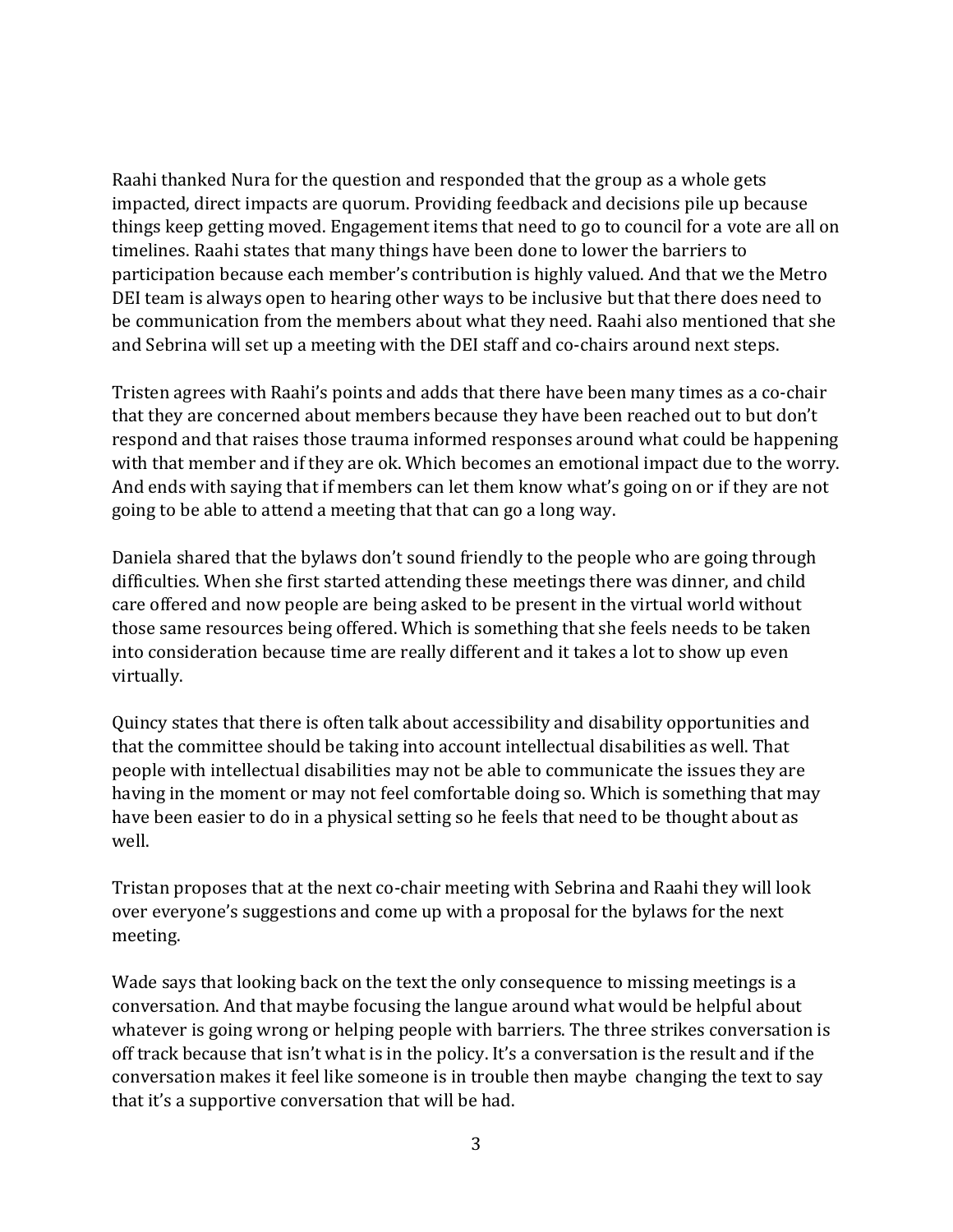Nura says that Wade makes a good point and that the ambiguity of the langue may be causing confusion for the members.

Nabin said that it comes down to communal care, and that they should work on building relationships among the committee members. They should be more intentional around checking in on each other and reaching out to each other. The smaller subcommittees may help facilitate this. He feels that because of how the times are people have to be more thoughtful and intentional around how they show up to the meetings and how they take care of each other.

Saara shared that as a blind person she processes things in a very different way and that she is always trying to participate but may have to do it in a different way.

## **Community Updates**

Jamila gave a community update about the stare re-opening the rent assistance portal on January 26th. Households with the most need will have priority. They are happy to provide more information on that as well as the local programs that are available. They also shared that they will be on the I&I local grants committee representing CORE and is happy to report back.

Rebeca shared a flier in that chat about a testing and vaccination event coming up. NAYA will be holding these drive through clinics on Tuesday the 25<sup>th</sup>, they will be providing all vaccines, boosters and flu shots. There will also be hot food severed, pantry food boxes, as well as cleaning and household supplies.

Tristen shared that NTEN will be hiring for an impact and evaluation coordinator. He shared the link in the chat. That position will be working with himself and his team on making sure that the work NTEN is doing is equitable for the non-profit sector and the world. The starting pay is 45k a year and there are no qualifications in terms of degree or schooling. Anyone can apply as long as they have an affinity for data, data analysis and evaluation. It's a great opportunity for folks to learn.

#### **Committee Updates**

Tristan reminded members to fill out the Subcommittee interest Google Form, and if they needed the link again, or would like to fill it out in an alternate format, to please contact Raul.

Raul posted their email in the chat.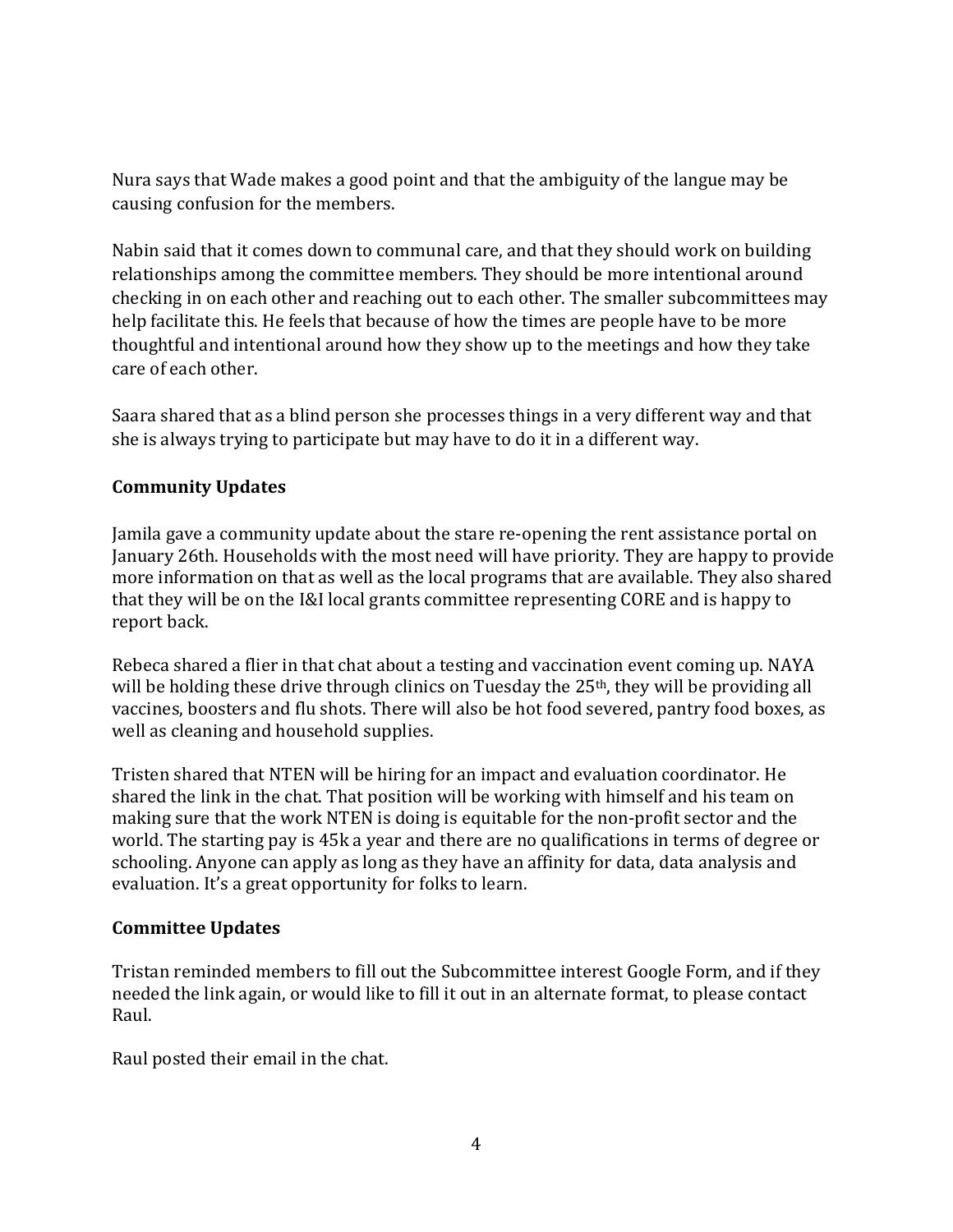#### **Public Comment**

Sharon Gary Smith provided public comment. She expressed her excitement about being at her first CORE meeting in quite a while. She said it was joyful to hear the committee and their level of devotion and dedication to representation. As the founding co-chair of the CORE committee she realized that many people in her community had no idea of the breath and the depth of Metro's presence in their communities. And when she looked at all the facets of Metro's work she started spreading the word about Metro. Sitting back and seeing how far the committee has come and to also know the accountability, credibility, and integrity that they bring from and forward into Metro to the communities is so significant. It was important before the pandemic, during the pandemic and there is no doubt this committee is influencing the Metro government.

#### **2022 CORE Meeting Calendar:**

Anthony moved to approve the 2022 CORE Meeting Calendar Jamila seconded that motion All approved

#### **Minutes Approval:**

Minutes for November and December to be approved November's meeting minutes need to be amended with correct attendance for Jamila as she was present and not absent.

Wade moved to approve December minutes Rebecca seconded that motion All Approved

#### **Metro Council Update**

*Councilor Lewis and Nolan*

Councilor Lewis started off by recognizing that it was National Penguin day. And shared that the council started their day off with a visit from the very cute Humboldt penguins form the Oregon zoo. And that it was a point of joy in their meeting but that the seriousness of the habitat and food chain issues that these penguins are facing due to climate change is very real. She continued to say that the education that the Oregon zoo provides around this awareness was very important and appreciated.

Councilor Lewis then moved on to highlight the work Metro's regional illegal dumping (RID) program has been doing. And that Metro has been working very hard on this program, there was a budget amendment written by councilor Nolan, so that council really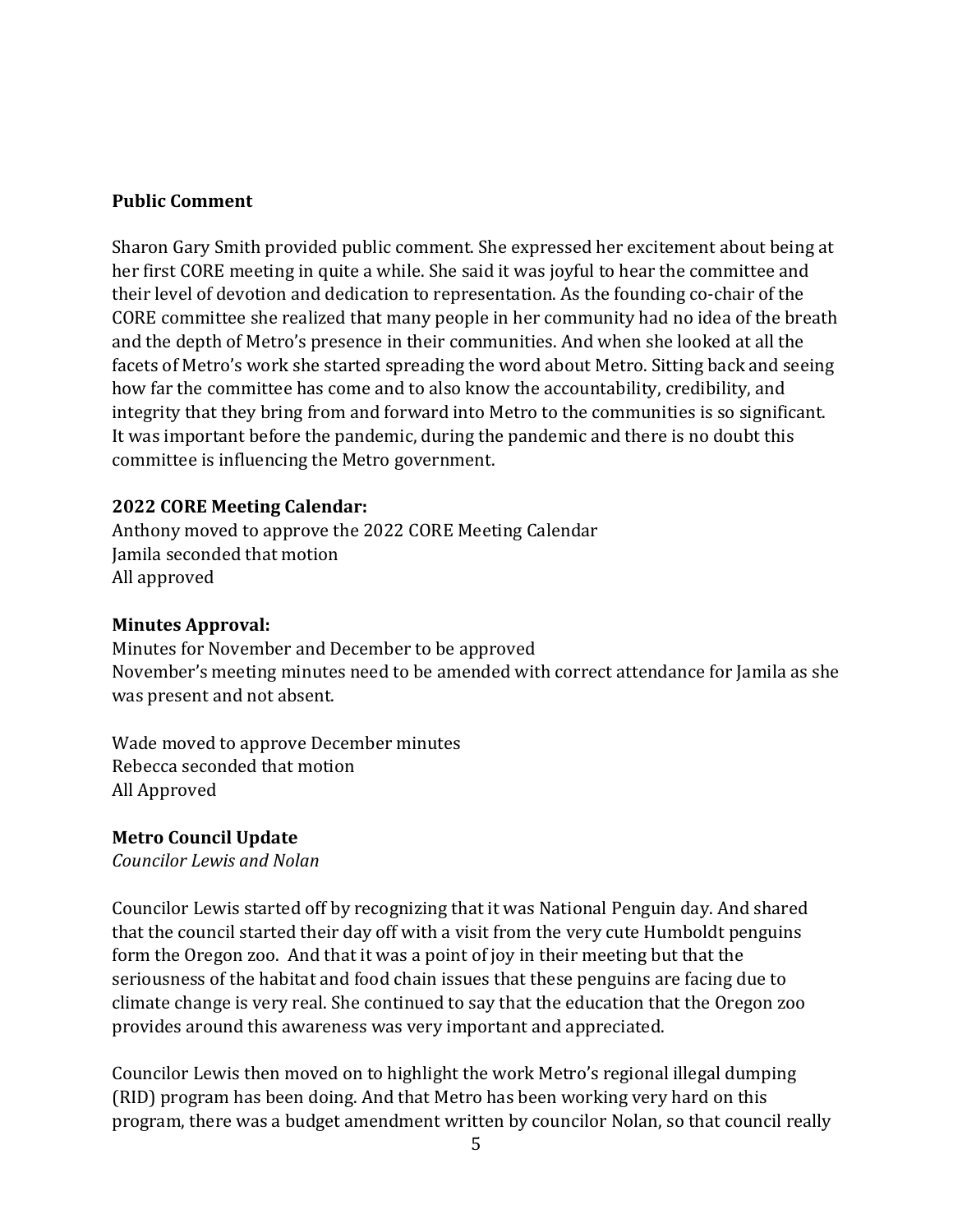send a clear directive and resources the RID patrol to be able to respond to the illegal dumping across the region. Today they received the news that Metro is at a two day response time for one of the teams to get out. This is really good to know as the response times at the height of the pandemic was in weeks and months. All of this has been accomplished because of the reframing of the program which has moved to doing work in house and with contractors and no longer working with the carceral system and using inmate labor on the teams.

She also wanted to celebrate the work of the Parks bond measure implementation. We've had local share open for six or seven months now, which is the portion of fund that go to local communities such as cities and parks districts. The council has moved forward with the land acquisition dollars last week so that there are funds available for the 24 target areas, which include not only the arears around the edge of the region but also the urban area its' self.

Councilor Lewis was also able to attend the capital grants refinement committee. Capital grants fund non-profit work around parks and nature in coming years. The refinement tram is working hard to represent community and she wanted to uplift Parks and Natures work around that.

She mentioned that Metro currently has regional flex fund applications open so that local governments can be applying for the three year cycle. The regional flex funds are federal dollars that support mobility and road safety for cyclists and walkers. Tends to be the last dollar in for projects that cities want to do. The time frame is applications get submitted in February and reviews happen through the year with funds being awarded toward the end of the year.

Councilor Lewis moved on to the reginal transportation plan which has been looked at for an update this year. They will be working on really hard to get some preliminary finding to update the RTP by the end of the year.

Finally, in housing last week council approved the intergovernmental agreement (IGA), which help Metro implement supportive housing services with county partners. All three counties have to approve the same IGA so that they get signed, Clackamas County approved theirs today. Which means we are moving forward to make this work real and to have terms of engagement on how to work with the counties not only on giving them funds but also on engaging them when they need to do things differently.

Councilor Nolan wanted to add that they had the opportunity to fill a vacancy on our council and to welcome a fabulous leader who is well known to CORE. And they just wanted